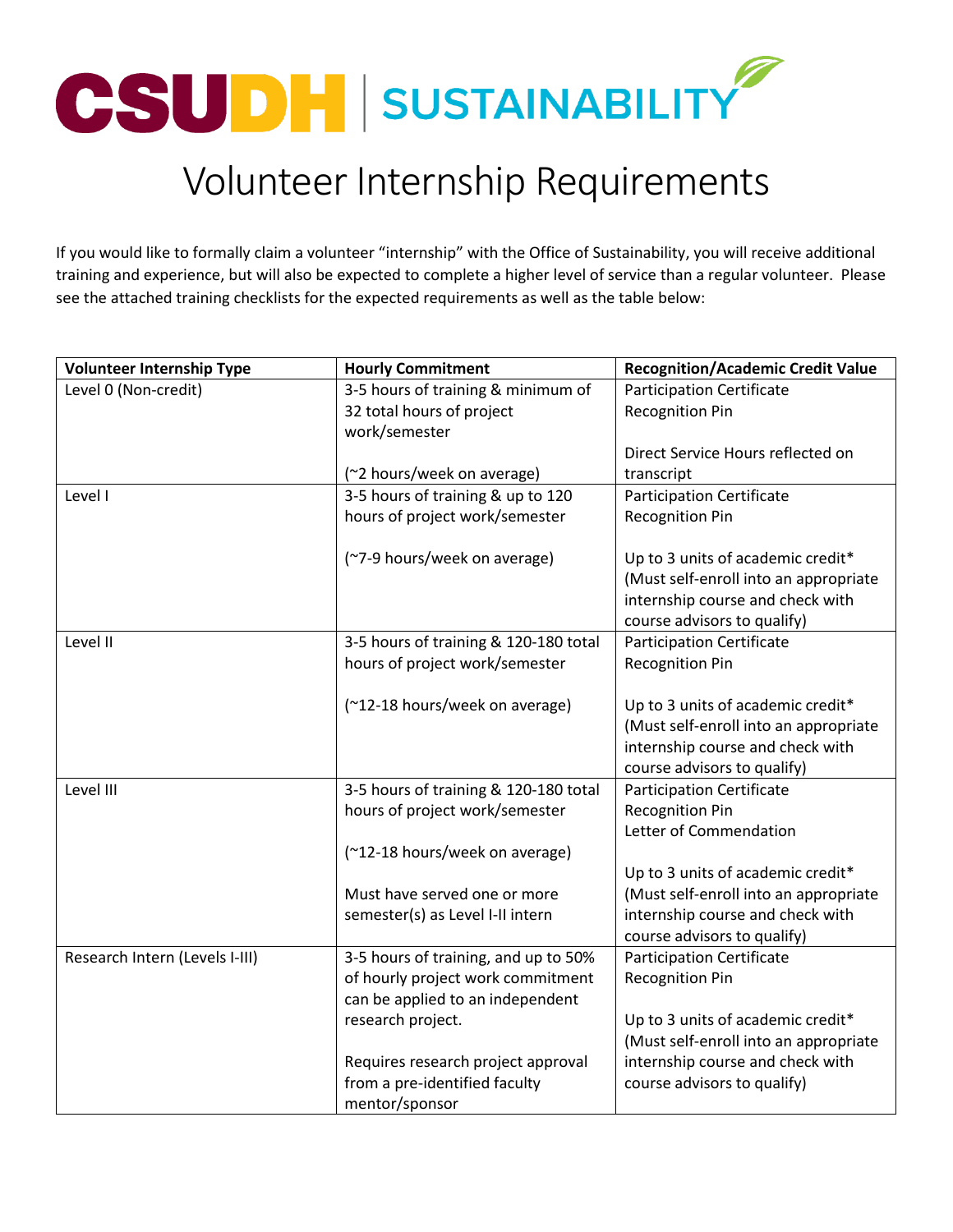

## Sustainability Internship Volunteer Intern Training Checklist

## **Classwork:**

- Mandatory: Sustainability 101 Training- presentation
- Mandatory: Communications 101 Training- presentation
- Mandatory: Elective Training (1)- Recycling, Food, Energy, Water, Transportation *OR* AASHE Workshop on specialty topic
- Mandatory for Level III only: Leadership Training- video presentation

### **Reporting:**

- Pre/post test (SLICE)
- Project Evaluation Form: List all projects worked on this semester and name your favorite/least favorite. Name one sustainability idea you think would make CSUDH greener and name one way this internship has changed your sustainability behavior in your daily life.

### **Hands-on Experience:**

- Mandatory: Table at least 3 outreach events per semester (1 hour minimum each event)
	- o Tabling event (date/times):
	- o Tabling event (date/times):
	- o Tabling event (date/times):
- Mandatory: Assist with 1 food recovery event (either existing or do your own)
	- o Event date/food recipient:
- Sustainability Project Assistance- any combination
	- o Facilities/Landscape and Infrastructure Projects:
		- **Farm Tasks (must have separate orientation for this)**
		- Re-label recycling bins
	- o Education/Outreach:
		- **Trash Talks**
		- **Farmers Market Tabling and/or Cooking Demonstrations (Tuesdays)**
		- **Sustainability Pledge Gathering**
		- **EXP** Create marketing: Instagram videos, infographics, flyers
		- **EXTE:** Classroom presentation on sustainability or sustainability topic
		- Additional tabling events
	- o Data Collection:
		- **Tree mapping and identification**
		- **Waste Audits**
		- **Power Down and Energy Audit Walkthroughs**
	- o Other: Do you have an idea for a sustainability project not on the list? Discuss with the Sustainability Club President to receive credit hours.